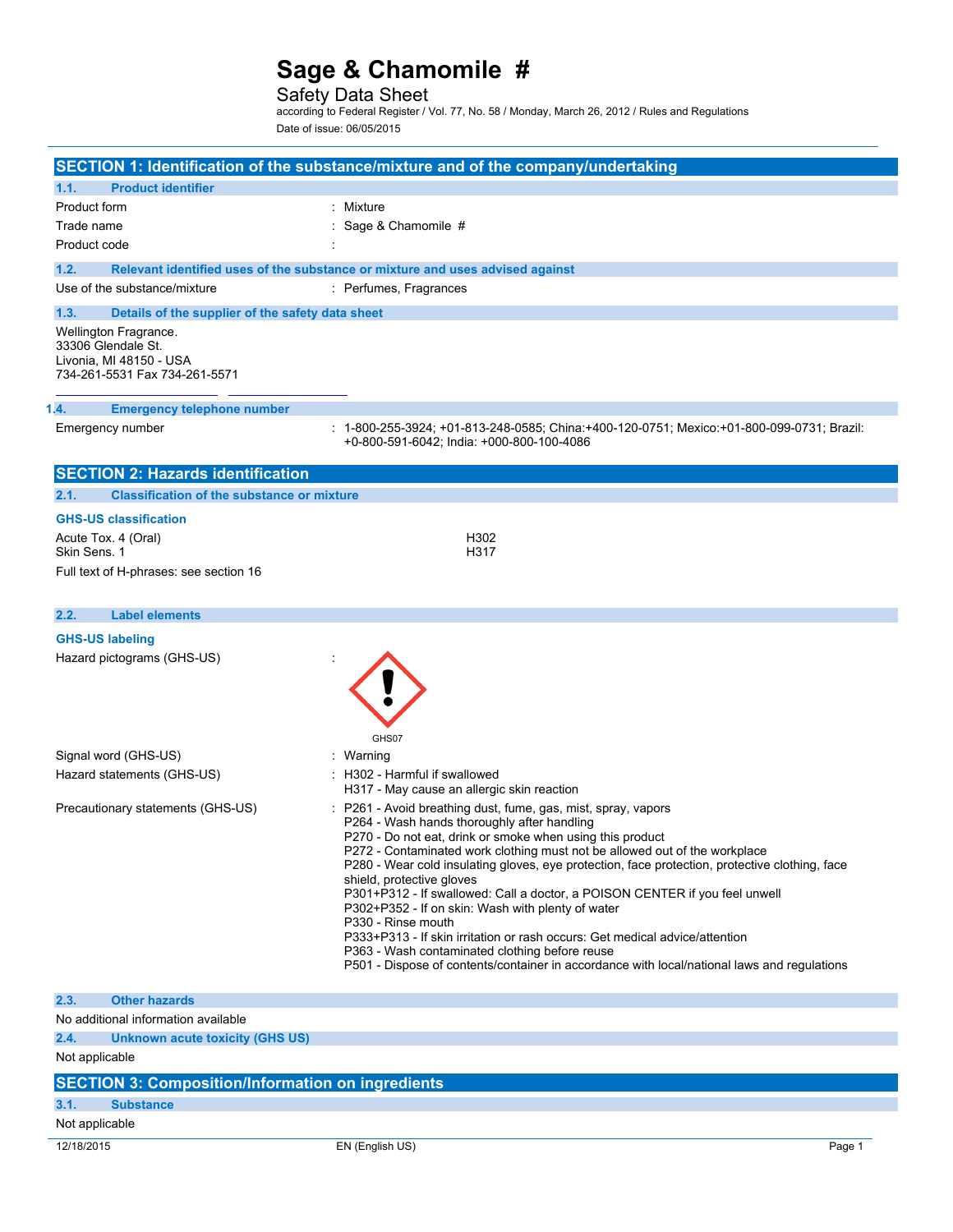### Safety Data Sheet

according to Federal Register / Vol. 77, No. 58 / Monday, March 26, 2012 / Rules and Regulations

| 3.2.<br><b>Mixture</b>      |                           |                         |                                                                                                                     |
|-----------------------------|---------------------------|-------------------------|---------------------------------------------------------------------------------------------------------------------|
| <b>Name</b>                 | <b>Product identifier</b> | $\frac{9}{6}$           | <b>GHS-US classification</b>                                                                                        |
| Benzyl benzoate             | (CAS No) 120-51-4         | $9.34588 -$<br>39.49388 | Acute Tox. 4 (Oral), H302<br>Aquatic Chronic 2, H411                                                                |
| Tonalid (Fixolide) crystals | (CAS No) 21145-77-7       | $1.19071 -$<br>5.03171  | Acute Tox. 4 (Oral), H302<br>Aquatic Acute 1, H400<br>Aquatic Chronic 1, H410                                       |
| Butylphenyl methylpropional | (CAS No) 80-54-6          | $0.80476 -$<br>3.40076  | Flam. Lig. 4, H227<br>Acute Tox. 4 (Oral), H302                                                                     |
| Hexyl cinnamic aldehyde     | (CAS No) 101-86-0         | $0.66712 -$<br>2.81912  | Skin Sens. 1B, H317<br>Aquatic Chronic 2, H411                                                                      |
| Veltol plus crystals        | (CAS No) 4940-11-8        | $0.62 - 2.62$           | Acute Tox. 4 (Oral), H302                                                                                           |
| Linalyl acetate             | (CAS No) 115-95-7         | $0.496 - 2.096$         | Flam. Lig. 4, H227<br>Skin Irrit. 2, H315<br>Eye Irrit. 2A, H319                                                    |
| d-Limonene                  | (CAS No) 5989-27-5        | $0.1 - 1$               | Flam. Lig. 3, H226<br>Skin Irrit. 2. H315<br>Skin Sens. 1, H317<br>Aquatic Acute 1, H400<br>Aquatic Chronic 1, H410 |

Allergen report available upon request.

Full text of H-phrases: see section 16

|        | <b>SECTION 4: First aid measures</b>                                |                                                                                                                                                                                                                                                                                                                                                                                                                          |
|--------|---------------------------------------------------------------------|--------------------------------------------------------------------------------------------------------------------------------------------------------------------------------------------------------------------------------------------------------------------------------------------------------------------------------------------------------------------------------------------------------------------------|
| 4.1.   | <b>Description of first aid measures</b>                            |                                                                                                                                                                                                                                                                                                                                                                                                                          |
|        | First-aid measures general                                          | : Never give anything by mouth to an unconscious person. If you feel unwell, seek medical<br>advice (show the label where possible).                                                                                                                                                                                                                                                                                     |
|        | First-aid measures after inhalation                                 | : Allow victim to breathe fresh air. Allow the victim to rest.                                                                                                                                                                                                                                                                                                                                                           |
|        | First-aid measures after skin contact                               | : Remove affected clothing and wash all exposed skin area with mild soap and water, followed<br>by warm water rinse. Wash with plenty of soap and water. If skin irritation or rash occurs: Get<br>immediate medical advice/attention. Get medical advice/attention. Specific treatment (see<br>Wash skin with plenty of water, Call a physician immediately on this label). Wash contaminated<br>clothing before reuse. |
|        | First-aid measures after eye contact                                | Rinse immediately with plenty of water. Obtain medical attention if pain, blinking or redness<br>persist.                                                                                                                                                                                                                                                                                                                |
|        | First-aid measures after ingestion                                  | : Rinse mouth. Do NOT induce vomiting. Obtain emergency medical attention. Call a POISON<br>CENTER or doctor/physician if you feel unwell.                                                                                                                                                                                                                                                                               |
| 4.2.   | Most important symptoms and effects, both acute and delayed         |                                                                                                                                                                                                                                                                                                                                                                                                                          |
|        | Symptoms/injuries after inhalation                                  | : May cause an allergic skin reaction.                                                                                                                                                                                                                                                                                                                                                                                   |
|        | Symptoms/injuries after ingestion                                   | : Swallowing a small quantity of this material will result in serious health hazard.                                                                                                                                                                                                                                                                                                                                     |
| 4.3.   |                                                                     | Indication of any immediate medical attention and special treatment needed                                                                                                                                                                                                                                                                                                                                               |
|        | No additional information available                                 |                                                                                                                                                                                                                                                                                                                                                                                                                          |
|        | <b>SECTION 5: Firefighting measures</b>                             |                                                                                                                                                                                                                                                                                                                                                                                                                          |
| 5.1.   | <b>Extinguishing media</b>                                          |                                                                                                                                                                                                                                                                                                                                                                                                                          |
|        | Suitable extinguishing media                                        | : Foam. Dry powder. Carbon dioxide. Water spray. Sand.                                                                                                                                                                                                                                                                                                                                                                   |
|        | Unsuitable extinguishing media                                      | : Do not use a heavy water stream.                                                                                                                                                                                                                                                                                                                                                                                       |
| 5.2.   | Special hazards arising from the substance or mixture               |                                                                                                                                                                                                                                                                                                                                                                                                                          |
|        | No additional information available                                 |                                                                                                                                                                                                                                                                                                                                                                                                                          |
| 5.3.   | <b>Advice for firefighters</b>                                      |                                                                                                                                                                                                                                                                                                                                                                                                                          |
|        | Firefighting instructions                                           | : Use water spray or fog for cooling exposed containers. Exercise caution when fighting any<br>chemical fire. Prevent fire-fighting water from entering environment.                                                                                                                                                                                                                                                     |
|        | Protection during firefighting                                      | : Do not enter fire area without proper protective equipment, including respiratory protection.                                                                                                                                                                                                                                                                                                                          |
|        | <b>SECTION 6: Accidental release measures</b>                       |                                                                                                                                                                                                                                                                                                                                                                                                                          |
| 6.1.   | Personal precautions, protective equipment and emergency procedures |                                                                                                                                                                                                                                                                                                                                                                                                                          |
| 6.1.1. | For non-emergency personnel                                         |                                                                                                                                                                                                                                                                                                                                                                                                                          |
|        | Emergency procedures                                                | : Evacuate unnecessary personnel.                                                                                                                                                                                                                                                                                                                                                                                        |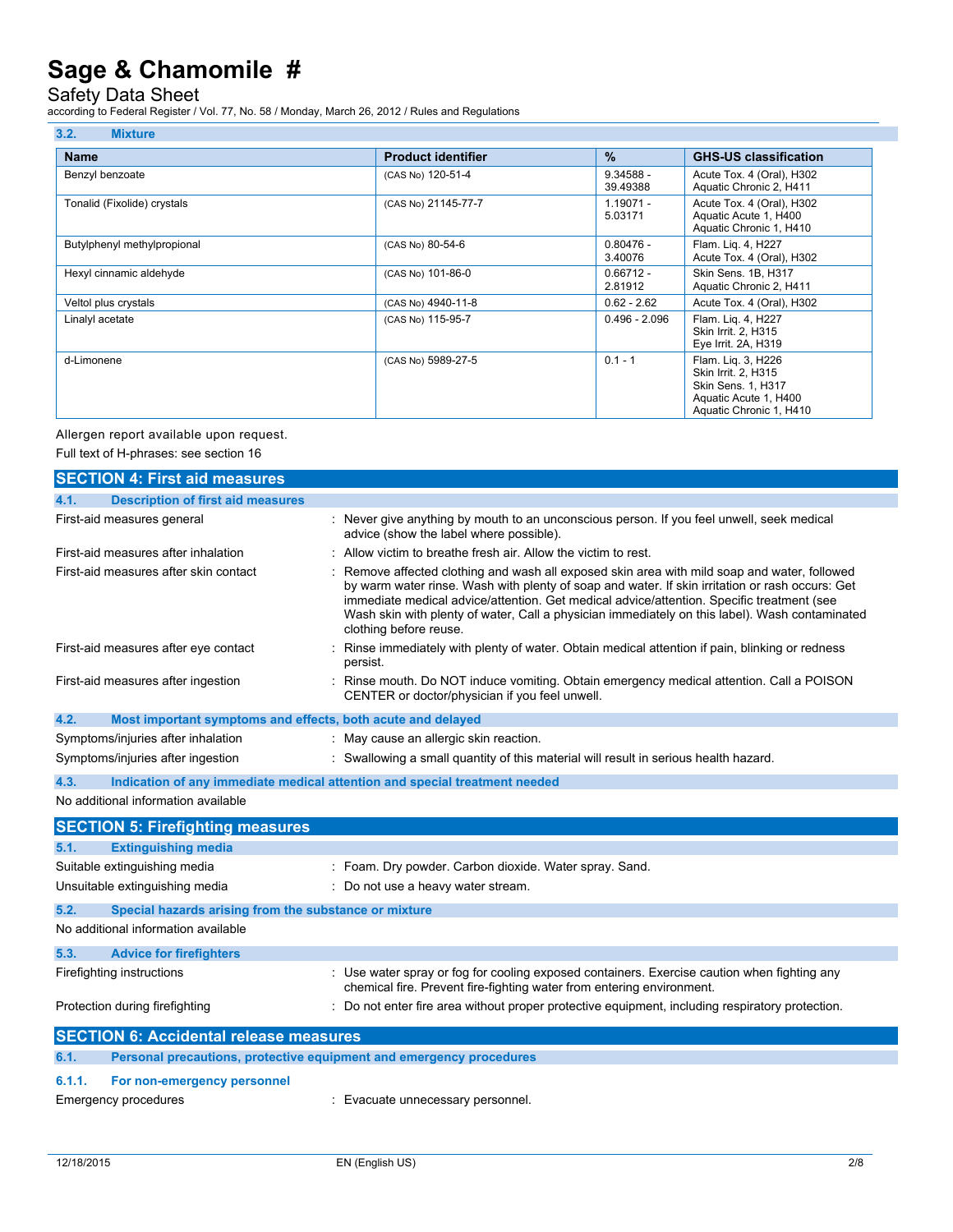Safety Data Sheet

| according to Federal Register / Vol. 77, No. 58 / Monday, March 26, 2012 / Rules and Regulations        |                                                                                                                                                                                                                                                             |
|---------------------------------------------------------------------------------------------------------|-------------------------------------------------------------------------------------------------------------------------------------------------------------------------------------------------------------------------------------------------------------|
| For emergency responders<br>6.1.2.                                                                      |                                                                                                                                                                                                                                                             |
| Protective equipment                                                                                    | : Equip cleanup crew with proper protection.                                                                                                                                                                                                                |
| Emergency procedures                                                                                    | : Ventilate area.                                                                                                                                                                                                                                           |
| 6.2.<br><b>Environmental precautions</b>                                                                |                                                                                                                                                                                                                                                             |
| Prevent entry to sewers and public waters. Notify authorities if liquid enters sewers or public waters. |                                                                                                                                                                                                                                                             |
| 6.3.<br>Methods and material for containment and cleaning up                                            |                                                                                                                                                                                                                                                             |
| Methods for cleaning up                                                                                 | : Soak up spills with inert solids, such as clay or diatomaceous earth as soon as possible. Collect<br>spillage. Store away from other materials.                                                                                                           |
| <b>Reference to other sections</b><br>6.4.                                                              |                                                                                                                                                                                                                                                             |
| See Heading 8. Exposure controls and personal protection.                                               |                                                                                                                                                                                                                                                             |
| <b>SECTION 7: Handling and storage</b>                                                                  |                                                                                                                                                                                                                                                             |
| <b>Precautions for safe handling</b><br>7.1.                                                            |                                                                                                                                                                                                                                                             |
| Precautions for safe handling                                                                           | : Wash hands and other exposed areas with mild soap and water before eating, drinking or<br>smoking and when leaving work. Provide good ventilation in process area to prevent formation<br>of vapor. Avoid breathing dust, fume, gas, mist, spray, vapors. |
| Hygiene measures                                                                                        | Do not eat, drink or smoke when using this product. Wash hands thoroughly after handling.<br>Contaminated work clothing should not be allowed out of the workplace. Wash contaminated<br>clothing before reuse.                                             |
| Conditions for safe storage, including any incompatibilities<br>7.2.                                    |                                                                                                                                                                                                                                                             |
| Storage conditions                                                                                      | : Keep only in the original container in a cool, well ventilated place away from : Keep away from<br>heat, hot surfaces, sparks, open flames and other ignition sources. No smoking. Keep<br>container closed when not in use.                              |
| Incompatible products                                                                                   | : Strong bases. Strong acids.                                                                                                                                                                                                                               |
| Incompatible materials                                                                                  | : Sources of ignition. Direct sunlight.                                                                                                                                                                                                                     |
| 7.3.<br><b>Specific end use(s)</b>                                                                      |                                                                                                                                                                                                                                                             |
| No additional information available                                                                     |                                                                                                                                                                                                                                                             |
| <b>SECTION 8: Exposure controls/personal protection</b>                                                 |                                                                                                                                                                                                                                                             |
| 8.1.<br><b>Control parameters</b>                                                                       |                                                                                                                                                                                                                                                             |
| No additional information available                                                                     |                                                                                                                                                                                                                                                             |

| 8.2.<br><b>Exposure controls</b> |                                          |
|----------------------------------|------------------------------------------|
| Personal protective equipment    | : Avoid all unnecessary exposure.        |
| Hand protection                  | : Wear protective gloves.                |
| Eye protection                   | : Chemical goggles or safety glasses.    |
| Respiratory protection           | : Wear appropriate mask.                 |
| Other information                | : Do not eat, drink or smoke during use. |

## **SECTION 9: Physical and chemical properties**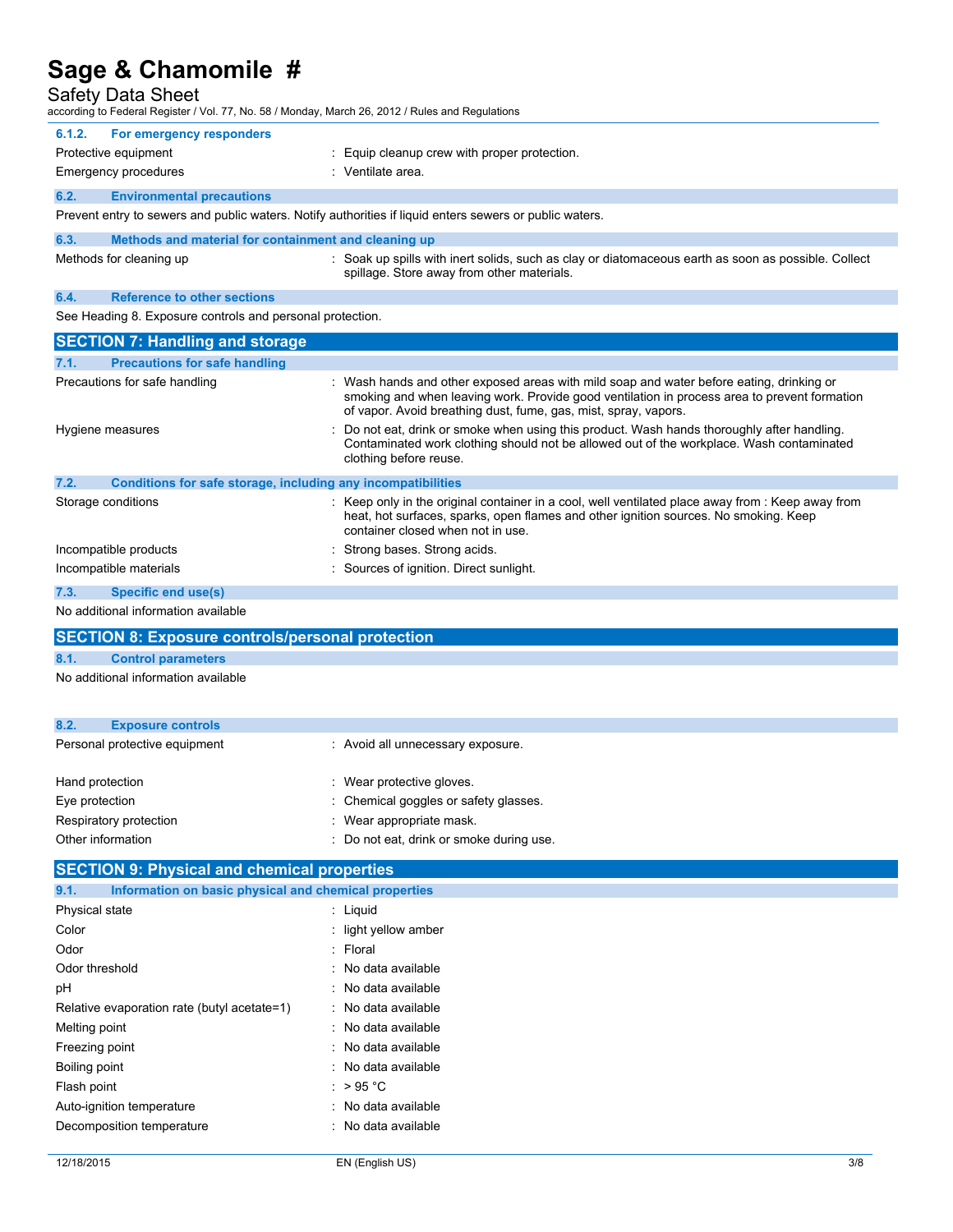### Safety Data Sheet

according to Federal Register / Vol. 77, No. 58 / Monday, March 26, 2012 / Rules and Regulations

| Flammability (solid, gas)       | : No data available |
|---------------------------------|---------------------|
| Vapor pressure                  | : No data available |
| Relative vapor density at 20 °C | : No data available |
| Relative density                | : No data available |
| Solubility                      | : No data available |
| Log Pow                         | : No data available |
| Log Kow                         | : No data available |
| Viscosity, kinematic            | : No data available |
| Viscosity, dynamic              | : No data available |
| <b>Explosive properties</b>     | : No data available |
| Oxidizing properties            | : No data available |
| <b>Explosion limits</b>         | : No data available |

#### **9.2. Other information**

No additional information available

|       | <b>SECTION 10: Stability and reactivity</b>          |
|-------|------------------------------------------------------|
| 10.1. | <b>Reactivity</b>                                    |
|       | No additional information available                  |
| 10.2. | <b>Chemical stability</b>                            |
|       | Not established.                                     |
| 10.3. | <b>Possibility of hazardous reactions</b>            |
|       | Not established.                                     |
| 10.4. | <b>Conditions to avoid</b>                           |
|       | Direct sunlight. Extremely high or low temperatures. |
| 10.5. | <b>Incompatible materials</b>                        |
|       | Strong acids. Strong bases.                          |
| 10.6. | <b>Hazardous decomposition products</b>              |
|       |                                                      |

fume. Carbon monoxide. Carbon dioxide.

#### **SECTION 11: Toxicological information**

Acute toxicity **in the case of the Caucasian Control**: Oral: Harmful if swallowed.

**11.1. Information on toxicological effects**

| Sage & Chamomile #                |    |
|-----------------------------------|----|
| ATE US (oral)                     | 14 |
| Skin corrosion/irritation         | No |
| Serious eye damage/irritation     | Nc |
| Respiratory or skin sensitization | Μa |
| Germ cell mutagenicity            | Nc |
| Carcinogenicity                   | Nc |
|                                   |    |

10.848 mg/kg body weight

| $A1L$ $UU$ ( $U1$ <i>al)</i>                           | <b>IT IV.0 TO INQING DOOW WEIGHT</b>                                                      |
|--------------------------------------------------------|-------------------------------------------------------------------------------------------|
| Skin corrosion/irritation                              | : Not classified                                                                          |
| Serious eye damage/irritation                          | : Not classified                                                                          |
| Respiratory or skin sensitization                      | : May cause an allergic skin reaction.                                                    |
| Germ cell mutagenicity                                 | : Not classified                                                                          |
| Carcinogenicity                                        | : Not classified                                                                          |
| Sage & Chamomile #                                     |                                                                                           |
| Reproductive toxicity                                  | : Not classified                                                                          |
| Specific target organ toxicity (single exposure)       | : Not classified                                                                          |
| Sage & Chamomile #                                     |                                                                                           |
| Specific target organ toxicity (repeated<br>exposure)  | : Not classified                                                                          |
| Aspiration hazard                                      | : Not classified                                                                          |
| Potential Adverse human health effects and<br>symptoms | : Based on available data, the classification criteria are not met. Harmful if swallowed. |
| Symptoms/injuries after inhalation                     | : May cause an allergic skin reaction.                                                    |
| Symptoms/injuries after ingestion                      | : Swallowing a small quantity of this material will result in serious health hazard.      |
|                                                        |                                                                                           |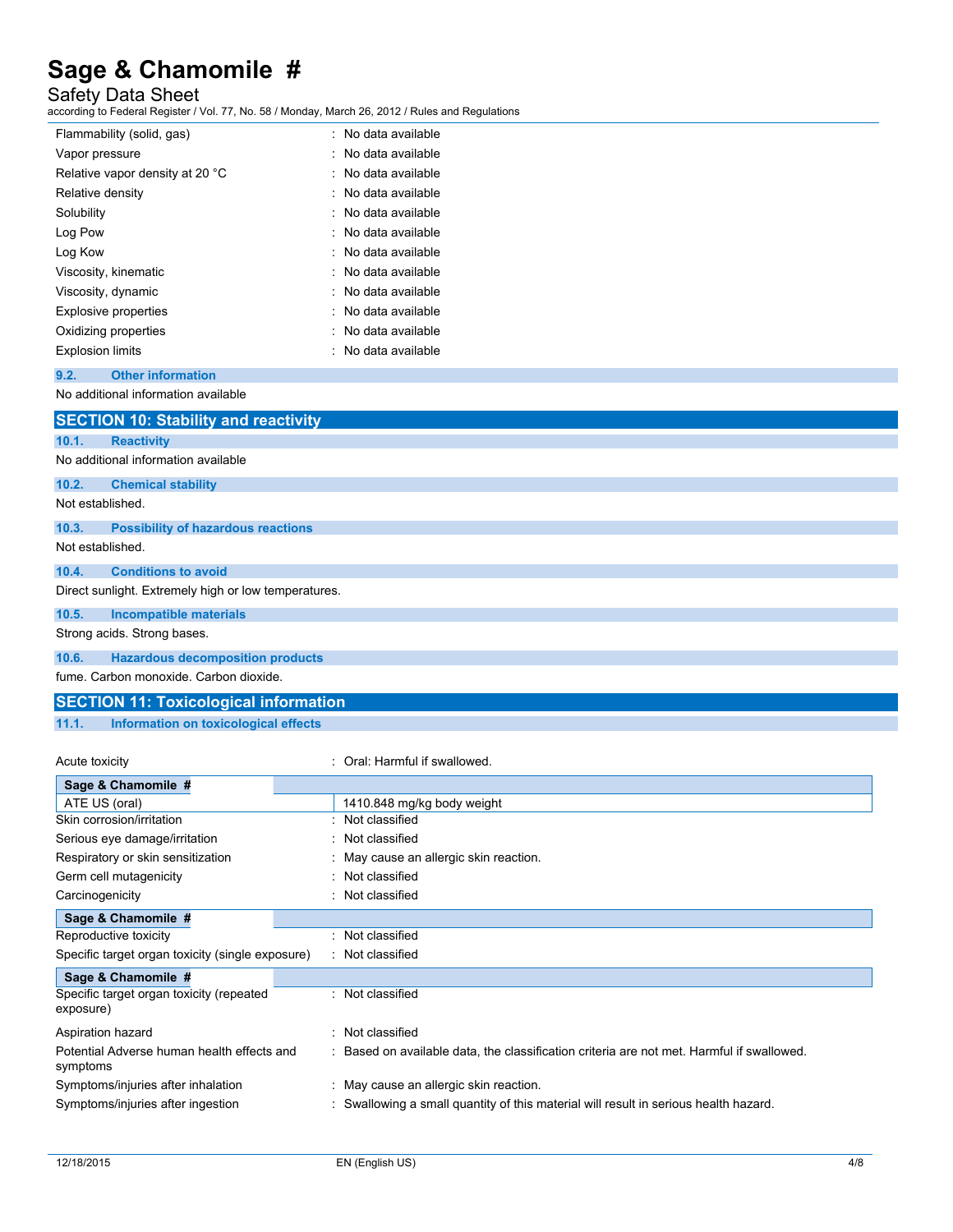### Safety Data Sheet

according to Federal Register / Vol. 77, No. 58 / Monday, March 26, 2012 / Rules and Regulations

| <b>SECTION 12: Ecological information</b>                                                                                                                                                                                                                                                                              |                                                                                                                                                                    |  |  |
|------------------------------------------------------------------------------------------------------------------------------------------------------------------------------------------------------------------------------------------------------------------------------------------------------------------------|--------------------------------------------------------------------------------------------------------------------------------------------------------------------|--|--|
| 12.1.<br><b>Toxicity</b>                                                                                                                                                                                                                                                                                               |                                                                                                                                                                    |  |  |
| No additional information available                                                                                                                                                                                                                                                                                    |                                                                                                                                                                    |  |  |
| 12.2.<br><b>Persistence and degradability</b>                                                                                                                                                                                                                                                                          |                                                                                                                                                                    |  |  |
| Sage & Chamomile #                                                                                                                                                                                                                                                                                                     |                                                                                                                                                                    |  |  |
| Persistence and degradability                                                                                                                                                                                                                                                                                          | Not established                                                                                                                                                    |  |  |
| 12.3.<br><b>Bioaccumulative potential</b>                                                                                                                                                                                                                                                                              |                                                                                                                                                                    |  |  |
| Sage & Chamomile #                                                                                                                                                                                                                                                                                                     |                                                                                                                                                                    |  |  |
| Bioaccumulative potential                                                                                                                                                                                                                                                                                              | Not established.                                                                                                                                                   |  |  |
| 12.4.<br><b>Mobility in soil</b>                                                                                                                                                                                                                                                                                       |                                                                                                                                                                    |  |  |
| No additional information available                                                                                                                                                                                                                                                                                    |                                                                                                                                                                    |  |  |
| 12.5.<br><b>Other adverse effects</b>                                                                                                                                                                                                                                                                                  |                                                                                                                                                                    |  |  |
| Effect on ozone layer                                                                                                                                                                                                                                                                                                  |                                                                                                                                                                    |  |  |
| Effect on the global warming                                                                                                                                                                                                                                                                                           | : No known ecological damage caused by this product.                                                                                                               |  |  |
| Other information                                                                                                                                                                                                                                                                                                      | : Avoid release to the environment.                                                                                                                                |  |  |
| <b>SECTION 13: Disposal considerations</b>                                                                                                                                                                                                                                                                             |                                                                                                                                                                    |  |  |
| <b>Waste treatment methods</b><br>13.1.                                                                                                                                                                                                                                                                                |                                                                                                                                                                    |  |  |
| Waste disposal recommendations                                                                                                                                                                                                                                                                                         | : Dispose in a safe manner in accordance with local/national regulations. Dispose of<br>contents/container in accordance with local/national laws and regulations. |  |  |
| Ecology - waste materials                                                                                                                                                                                                                                                                                              | : Avoid release to the environment.                                                                                                                                |  |  |
| <b>SECTION 14: Transport information</b>                                                                                                                                                                                                                                                                               |                                                                                                                                                                    |  |  |
| In accordance with DOT                                                                                                                                                                                                                                                                                                 |                                                                                                                                                                    |  |  |
| Not regulated for transport                                                                                                                                                                                                                                                                                            |                                                                                                                                                                    |  |  |
| <b>Additional information</b>                                                                                                                                                                                                                                                                                          |                                                                                                                                                                    |  |  |
| Other information                                                                                                                                                                                                                                                                                                      | : No supplementary information available.                                                                                                                          |  |  |
| <b>ADR</b>                                                                                                                                                                                                                                                                                                             |                                                                                                                                                                    |  |  |
| No additional information available                                                                                                                                                                                                                                                                                    |                                                                                                                                                                    |  |  |
| <b>Transport by sea</b>                                                                                                                                                                                                                                                                                                |                                                                                                                                                                    |  |  |
| No additional information available                                                                                                                                                                                                                                                                                    |                                                                                                                                                                    |  |  |
| Air transport                                                                                                                                                                                                                                                                                                          |                                                                                                                                                                    |  |  |
| No additional information available                                                                                                                                                                                                                                                                                    |                                                                                                                                                                    |  |  |
| <b>SECTION 15: Regulatory information</b>                                                                                                                                                                                                                                                                              |                                                                                                                                                                    |  |  |
| 15.1. US Federal regulations                                                                                                                                                                                                                                                                                           |                                                                                                                                                                    |  |  |
| All components of this product are listed, or excluded from listing, on the United States Environmental Protection Agency Toxic<br>Substances Control Act (TSCA) inventory.                                                                                                                                            |                                                                                                                                                                    |  |  |
| This product or mixture does not contain a toxic chemical or chemicals in excess of the applicable de minimis concentration as<br>specified in 40 CFR §372.38(a) subject to the reporting requirements of section 313 of Title III of the Superfund Amendments and<br>Reauthorization Act of 1986 and 40 CFR Part 372. |                                                                                                                                                                    |  |  |
| 15.2. International regulations                                                                                                                                                                                                                                                                                        |                                                                                                                                                                    |  |  |
| <b>CANADA</b>                                                                                                                                                                                                                                                                                                          |                                                                                                                                                                    |  |  |
| d-Limonene (5989-27-5)                                                                                                                                                                                                                                                                                                 |                                                                                                                                                                    |  |  |

| _a-Limonene (5989-27-5)                               |                                                                                                                          |  |
|-------------------------------------------------------|--------------------------------------------------------------------------------------------------------------------------|--|
| Listed on the Canadian DSL (Domestic Substances List) |                                                                                                                          |  |
| <b>WHMIS Classification</b>                           | Class B Division 3 - Combustible Liquid<br>Class D Division 2 Subdivision B - Toxic material causing other toxic effects |  |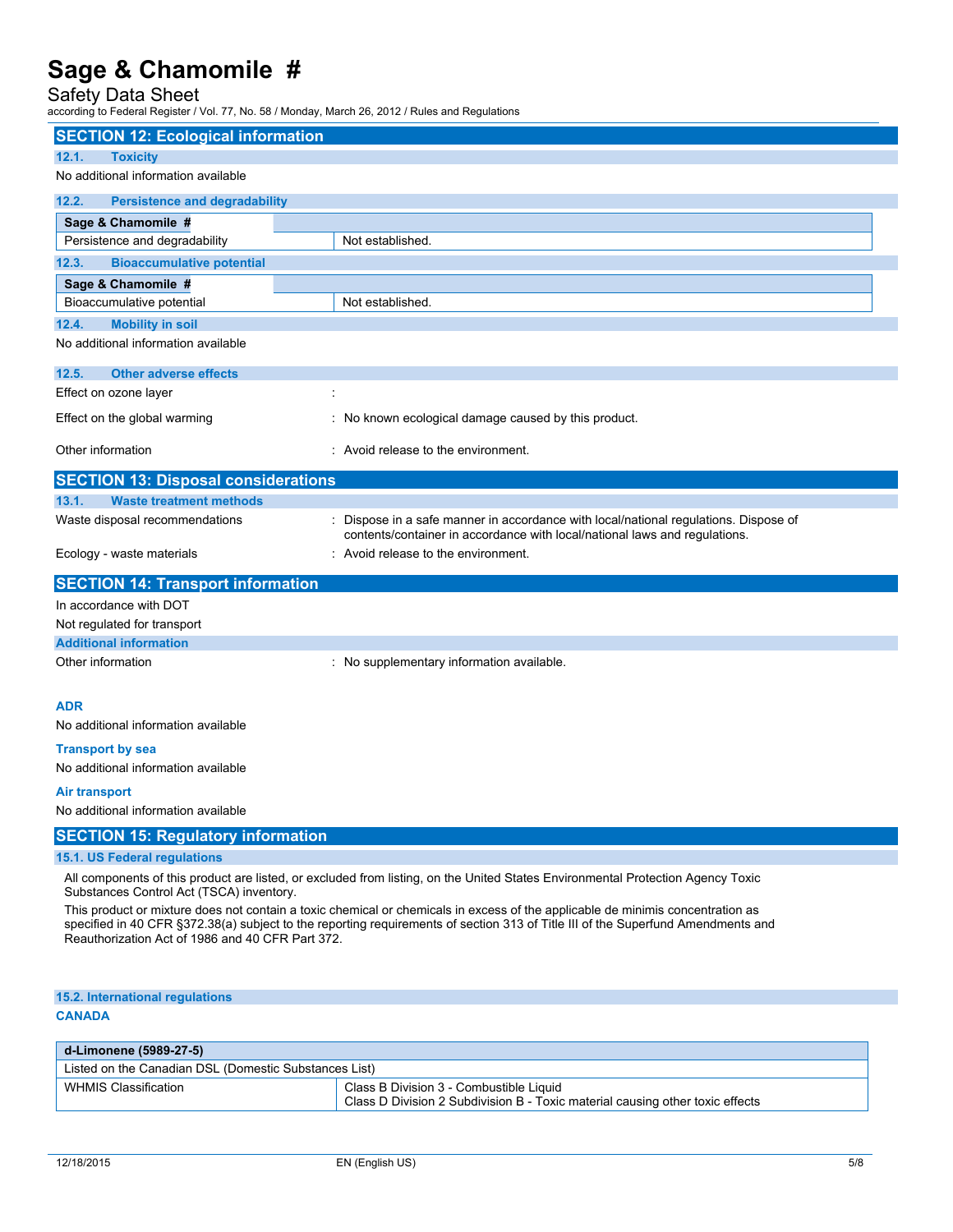#### Safety Data Sheet

according to Federal Register / Vol. 77, No. 58 / Monday, March 26, 2012 / Rules and Regulations

| Tonalid (Fixolide) crystals (21145-77-7)              |                                                                               |  |  |  |  |
|-------------------------------------------------------|-------------------------------------------------------------------------------|--|--|--|--|
| Listed on the Canadian DSL (Domestic Substances List) |                                                                               |  |  |  |  |
| Benzyl benzoate (120-51-4)                            |                                                                               |  |  |  |  |
| Listed on the Canadian DSL (Domestic Substances List) |                                                                               |  |  |  |  |
| <b>WHMIS Classification</b>                           | Class D Division 2 Subdivision B - Toxic material causing other toxic effects |  |  |  |  |
| Butylphenyl methylpropional (80-54-6)                 |                                                                               |  |  |  |  |
| Listed on the Canadian DSL (Domestic Substances List) |                                                                               |  |  |  |  |
| Linalyl acetate (115-95-7)                            |                                                                               |  |  |  |  |
| Listed on the Canadian DSL (Domestic Substances List) |                                                                               |  |  |  |  |
| Veltol plus crystals (4940-11-8)                      |                                                                               |  |  |  |  |
| Listed on the Canadian DSL (Domestic Substances List) |                                                                               |  |  |  |  |
| Hexyl cinnamic aldehyde (101-86-0)                    |                                                                               |  |  |  |  |
| Listed on the Canadian DSL (Domestic Substances List) |                                                                               |  |  |  |  |

**EU-Regulations**

**d-Limonene (5989-27-5)**

Listed on the EEC inventory EINECS (European Inventory of Existing Commercial Chemical Substances)

**Tonalid (Fixolide) crystals (21145-77-7)**

Listed on the EEC inventory EINECS (European Inventory of Existing Commercial Chemical Substances)

**Benzyl benzoate (120-51-4)**

Listed on the EEC inventory EINECS (European Inventory of Existing Commercial Chemical Substances)

**Butylphenyl methylpropional (80-54-6)**

Listed on the EEC inventory EINECS (European Inventory of Existing Commercial Chemical Substances)

**Linalyl acetate (115-95-7)**

Listed on the EEC inventory EINECS (European Inventory of Existing Commercial Chemical Substances)

#### **Veltol plus crystals (4940-11-8)**

Listed on the EEC inventory EINECS (European Inventory of Existing Commercial Chemical Substances)

**Hexyl cinnamic aldehyde (101-86-0)**

Listed on the EEC inventory EINECS (European Inventory of Existing Commercial Chemical Substances)

**Classification according to Regulation (EC) No. 1272/2008 [CLP]**

Not determined

#### **Classification according to Directive 67/548/EEC [DSD] or 1999/45/EC [DPD]**

#### **15.2.2. National regulations**

#### **d-Limonene (5989-27-5)**

Listed on the AICS (Australian Inventory of Chemical Substances) Listed on IECSC (Inventory of Existing Chemical Substances Produced or Imported in China) Listed on the Japanese ENCS (Existing & New Chemical Substances) inventory Listed on the Japanese ISHL (Industrial Safety and Health Law) Listed on the Korean ECL (Existing Chemicals List) Listed on NZIoC (New Zealand Inventory of Chemicals) Listed on PICCS (Philippines Inventory of Chemicals and Chemical Substances) Listed on the Canadian IDL (Ingredient Disclosure List) Listed on INSQ (Mexican national Inventory of Chemical Substances) Listed on CICR (Turkish Inventory and Control of Chemicals) **Tonalid (Fixolide) crystals (21145-77-7)** Listed on the AICS (Australian Inventory of Chemical Substances) Listed on IECSC (Inventory of Existing Chemical Substances Produced or Imported in China)

Listed on the Japanese ENCS (Existing & New Chemical Substances) inventory

Listed on the Korean ECL (Existing Chemicals List)

Listed on NZIoC (New Zealand Inventory of Chemicals)

Listed on PICCS (Philippines Inventory of Chemicals and Chemical Substances)

Listed on INSQ (Mexican national Inventory of Chemical Substances)

Listed on CICR (Turkish Inventory and Control of Chemicals)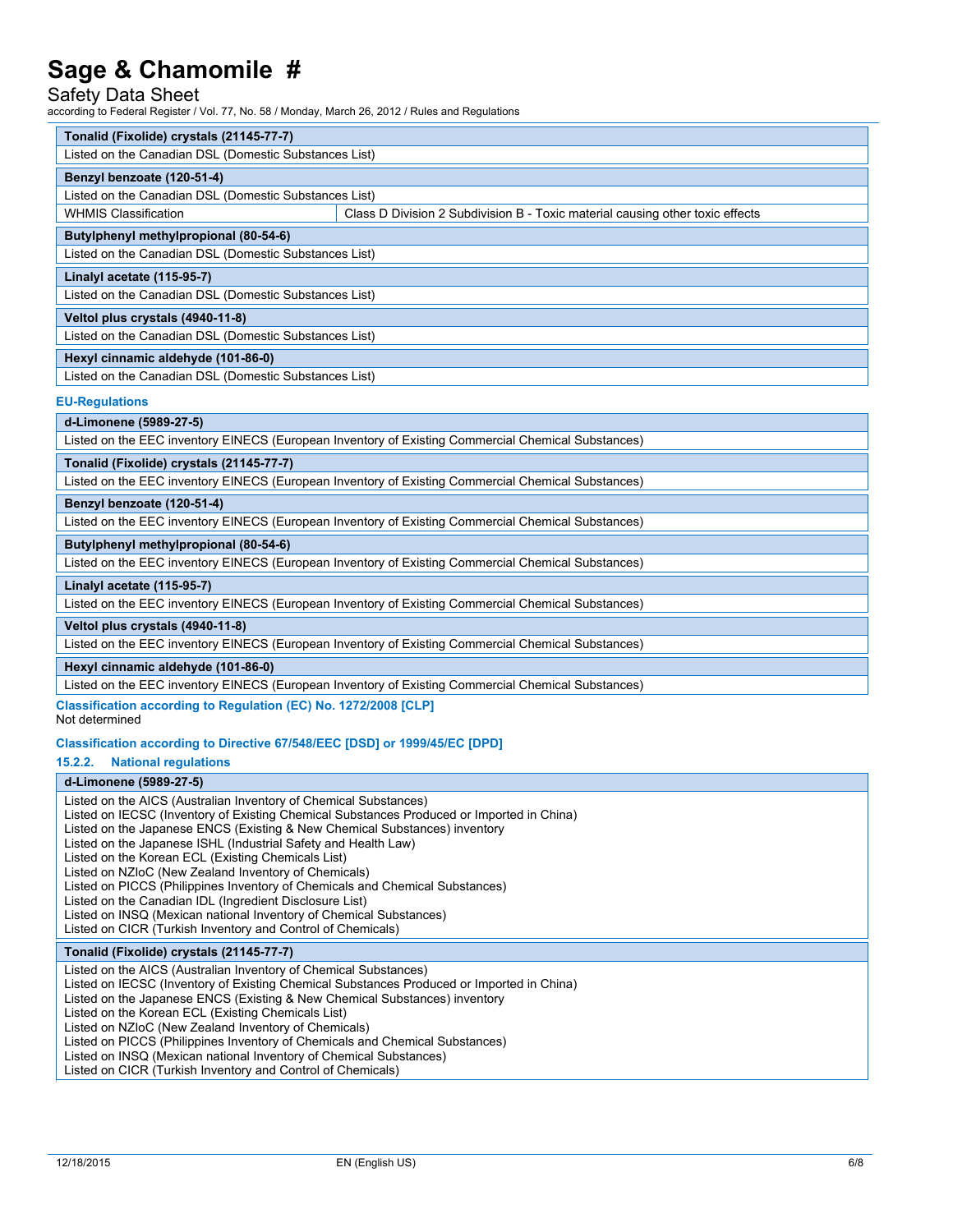### Safety Data Sheet

according to Federal Register / Vol. 77, No. 58 / Monday, March 26, 2012 / Rules and Regulations

| Benzyl benzoate (120-51-4)                                                                                                                                                                                                                                                                                                                                                                                                                                                                                                                                                                                                                       |  |  |  |
|--------------------------------------------------------------------------------------------------------------------------------------------------------------------------------------------------------------------------------------------------------------------------------------------------------------------------------------------------------------------------------------------------------------------------------------------------------------------------------------------------------------------------------------------------------------------------------------------------------------------------------------------------|--|--|--|
| Listed on the AICS (Australian Inventory of Chemical Substances)<br>Listed on IECSC (Inventory of Existing Chemical Substances Produced or Imported in China)<br>Listed on the Japanese ENCS (Existing & New Chemical Substances) inventory<br>Listed on the Japanese ISHL (Industrial Safety and Health Law)<br>Listed on the Korean ECL (Existing Chemicals List)<br>Listed on NZIoC (New Zealand Inventory of Chemicals)<br>Listed on PICCS (Philippines Inventory of Chemicals and Chemical Substances)<br>Listed on INSQ (Mexican national Inventory of Chemical Substances)<br>Listed on CICR (Turkish Inventory and Control of Chemicals) |  |  |  |
| Butylphenyl methylpropional (80-54-6)                                                                                                                                                                                                                                                                                                                                                                                                                                                                                                                                                                                                            |  |  |  |
| Listed on the AICS (Australian Inventory of Chemical Substances)<br>Listed on IECSC (Inventory of Existing Chemical Substances Produced or Imported in China)<br>Listed on the Japanese ENCS (Existing & New Chemical Substances) inventory<br>Listed on the Korean ECL (Existing Chemicals List)<br>Listed on NZIoC (New Zealand Inventory of Chemicals)<br>Listed on PICCS (Philippines Inventory of Chemicals and Chemical Substances)<br>Listed on INSQ (Mexican national Inventory of Chemical Substances)<br>Listed on CICR (Turkish Inventory and Control of Chemicals)                                                                   |  |  |  |
| Linalyl acetate (115-95-7)                                                                                                                                                                                                                                                                                                                                                                                                                                                                                                                                                                                                                       |  |  |  |
| Listed on the AICS (Australian Inventory of Chemical Substances)<br>Listed on IECSC (Inventory of Existing Chemical Substances Produced or Imported in China)<br>Listed on the Japanese ENCS (Existing & New Chemical Substances) inventory<br>Listed on the Korean ECL (Existing Chemicals List)<br>Listed on NZIoC (New Zealand Inventory of Chemicals)<br>Listed on PICCS (Philippines Inventory of Chemicals and Chemical Substances)<br>Listed on INSQ (Mexican national Inventory of Chemical Substances)<br>Listed on CICR (Turkish Inventory and Control of Chemicals)                                                                   |  |  |  |
| Veltol plus crystals (4940-11-8)                                                                                                                                                                                                                                                                                                                                                                                                                                                                                                                                                                                                                 |  |  |  |
| Listed on the AICS (Australian Inventory of Chemical Substances)<br>Listed on IECSC (Inventory of Existing Chemical Substances Produced or Imported in China)<br>Listed on the Japanese ENCS (Existing & New Chemical Substances) inventory<br>Listed on the Korean ECL (Existing Chemicals List)<br>Listed on NZIoC (New Zealand Inventory of Chemicals)<br>Listed on PICCS (Philippines Inventory of Chemicals and Chemical Substances)<br>Listed on INSQ (Mexican national Inventory of Chemical Substances)                                                                                                                                  |  |  |  |
| Hexyl cinnamic aldehyde (101-86-0)                                                                                                                                                                                                                                                                                                                                                                                                                                                                                                                                                                                                               |  |  |  |
| Listed on the AICS (Australian Inventory of Chemical Substances)<br>Listed on IECSC (Inventory of Existing Chemical Substances Produced or Imported in China)<br>Listed on the Japanese ENCS (Existing & New Chemical Substances) inventory<br>Listed on the Korean ECL (Existing Chemicals List)<br>Listed on NZIoC (New Zealand Inventory of Chemicals)<br>Listed on PICCS (Philippines Inventory of Chemicals and Chemical Substances)<br>Listed on CICR (Turkish Inventory and Control of Chemicals)                                                                                                                                         |  |  |  |

### **15.3. US State regulations**

California Proposition 65 - This product does not contain any substances known to the state of California to cause cancer, developmental and/or reproductive harm

## **SECTION 16: Other information**

Other information : None.